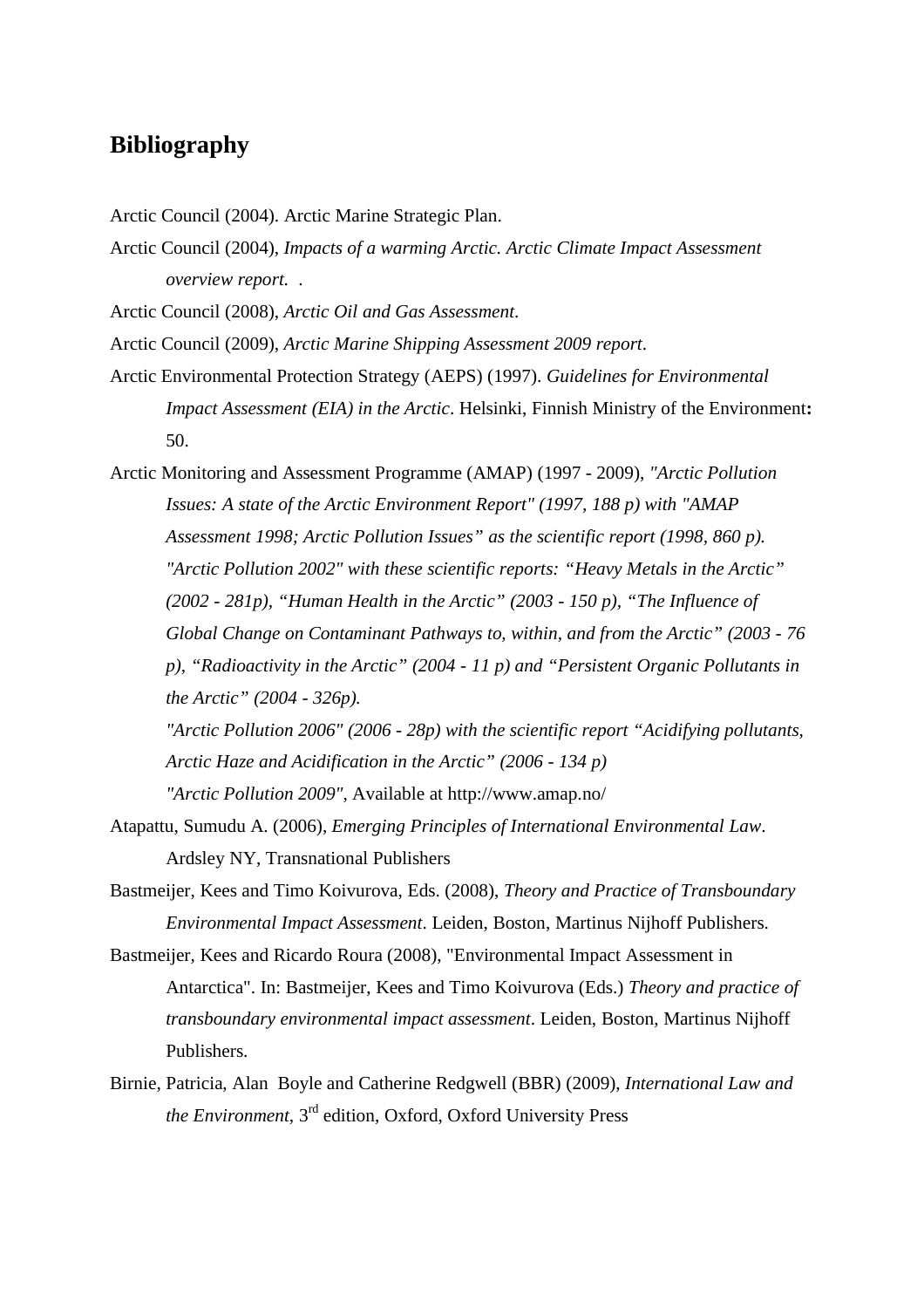- Boyle, Alan (1996), "The Rio convention on biological diversity". In: Bowman, M and Catherine Redgwell (Eds.) *International law and the conservation of biological diversity*, Kluwer.
- Boyle, Alan (2007), "Relationship between International Environmental Law and other Branches of International Law". In: Bodansky, Danielet al (Eds.) *The Oxford Handbook of International Environmental Law*. Oxford, Oxford University Press. pp. 125-46.
- Brunstad, Bjørn (2007), *Arctic shipping 2030: From Russia with Oil, Stormy Passage or Arctic Great Game?* Oslo, ECON.
- Churchill, Robin Rolf and Alan Vaughan Lowe (2003), *The law of the sea*, 3rd edition
- Connelly, Robert (1999), "The UN Convention on EIA in a transboundary context: a historical perspective " *Environmental Impact Assessment Review* 19. pp. 37-46.
- Craik, Neil (2008), *The international Law of Environmental Impact Assessment: Process, Substance and Integration*. Cambridge, Cambridge University Press. 332p.
- Dalay-Clayton, Barry and Barry Sadler (2005), *Strategic environmental assessment. A sourcebook and Reference Guide to International Experience.* London, Earthscan. 470p.
- de Boer, Jan Jaap (1999), "Bilateral agreements for the application of the UN-ECE convention on EIA in a transboundary context." *Environmental Impact Assessment Review* 19. pp. 85-98.
- Ebbesson, Jonas (1999), "Innovative elements and expected effectiveness of the 1991 EIA convention." *Environmental Impact Assessment Review* 19. pp. 47-55.
- Economic Commission for Europe (ECE) (2006). Guidance on the practical application of the Espoo Convention. New York and Geneva, UN.
- European Environment Agency (EEA), Joint Research Commission and World Health Organization (2008), *Impacts of Europe's changing climate - 2008 indicator based assessment*. EEA report, no. Copenhagen, European Environment Agency
- Fischer, Thomas (2007), *Theory & practice of strategic environmental assessment*. London, EarthScan. 186p.
- Glasson, John, Riki Therivel, et al. (2005), *Introduction to Environmental Impact Assessment*, 3<sup>rd</sup> edition, Routledge, 423p.
- Hacking, Theo and Peter Guthrie (2008), "A framework for clarifying the meaning of Triple Bottom-Line, Integrated, and Sustainability Assessment." *Environmental Impact Assessment Review* 28. pp. 73-89.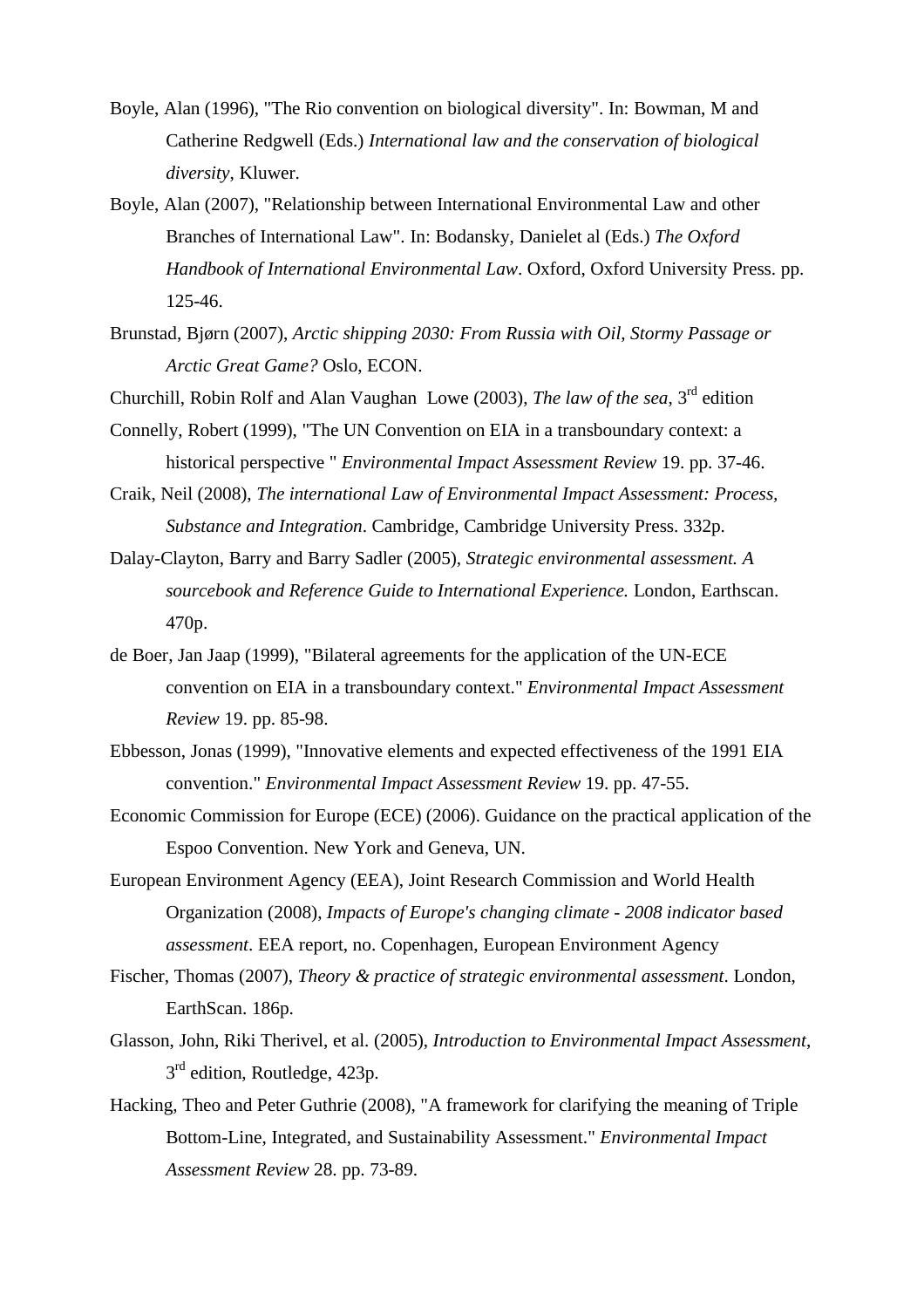- Hoel, Alf Håkon, Ed. (2008), *Best practices in Ecosystem-based Oceans Management in the Arctic*. Tromsø, Norwegian Polar Institute.
- Holder, Jane (2004), *Environmental Assessment. The Regulation of Decission Making.* Oxford, Oxford University Press
- Holder, Jane and Maria Lee (2007), "Environmental Assessment". In: *Environmental Protection, Law and Policy*, Cambridge University Press.
- Holder, Jane and Donald McGillivray (2007), *Taking stock of environmental assessment . Law, policy and practice*. Oxon , Routledge-Cavendish. 292p.
- Jay, Stephen, et al. (2007), "Environmental impact assessment: Retrospect and prospect." *Environmental Impact Assessment Review* 27. pp. 287-300.
- Koivurova, Timo (2002), *Environmental impact assessment in the Arctic : a study of international legal norms*. Aldershot, Hampshire, England; Burlington, VT, Ashgate
- Koivurova, Timo (2008), "Alternatives for an Arctic Treaty Evaluation and a New Proposal." *Reciel* 17. pp. 12.
- Koivurova, Timo (2008), "Implementing Guidelines for Environmental Impact Assessment in the Arctic". In: Bastmeijer, Kees and Timo Koivurova (Eds.) *Theory and practice of Transboundary Environmental Impact Assessment*. Leiden, Boston, Martinus Nijhoff Publishers.
- Koivurova, Timo and Erik Molenaar (2009), *International Governance and Regulation of the Marine Arctic*. Oslo, WWF International Arctic Programme.
- Koivurova, Timo and David L. vanderZwag (2007), "The Arctic Council at 10 years: Retrospect and prospects." *U.B.C. Law Review* 40. pp. 73.

LaFayette

- Lee, Norman (2006), "Bridging the gap between theory and practice in integrated assessment." *Environmental Impact Assessment Review* 26. pp. 57-78.
- LeGurun, Gwenaelle (2008), "Environmental Impact Assessment and the International Seabed Authority". In: Bastmeijer, Kees and Timo Koivurova (Eds.) *Theory and practice of Transboundary Environmental Impact Assessment*. Leiden, Boston, Martinus Nijhoff Publishers.
- Mitchell, Ronald B, et al. (2006), *Global Environmental Assessments: Information and Influence* Cambridge, MIT Press
- Molenaar, Erik Jaap (2005), "Sea-Borne Tourism in Antarctica: Avenues for Further Intergovernmental Regulation." *The International Journal of Marine and Coastal Law*  20. pp. 49.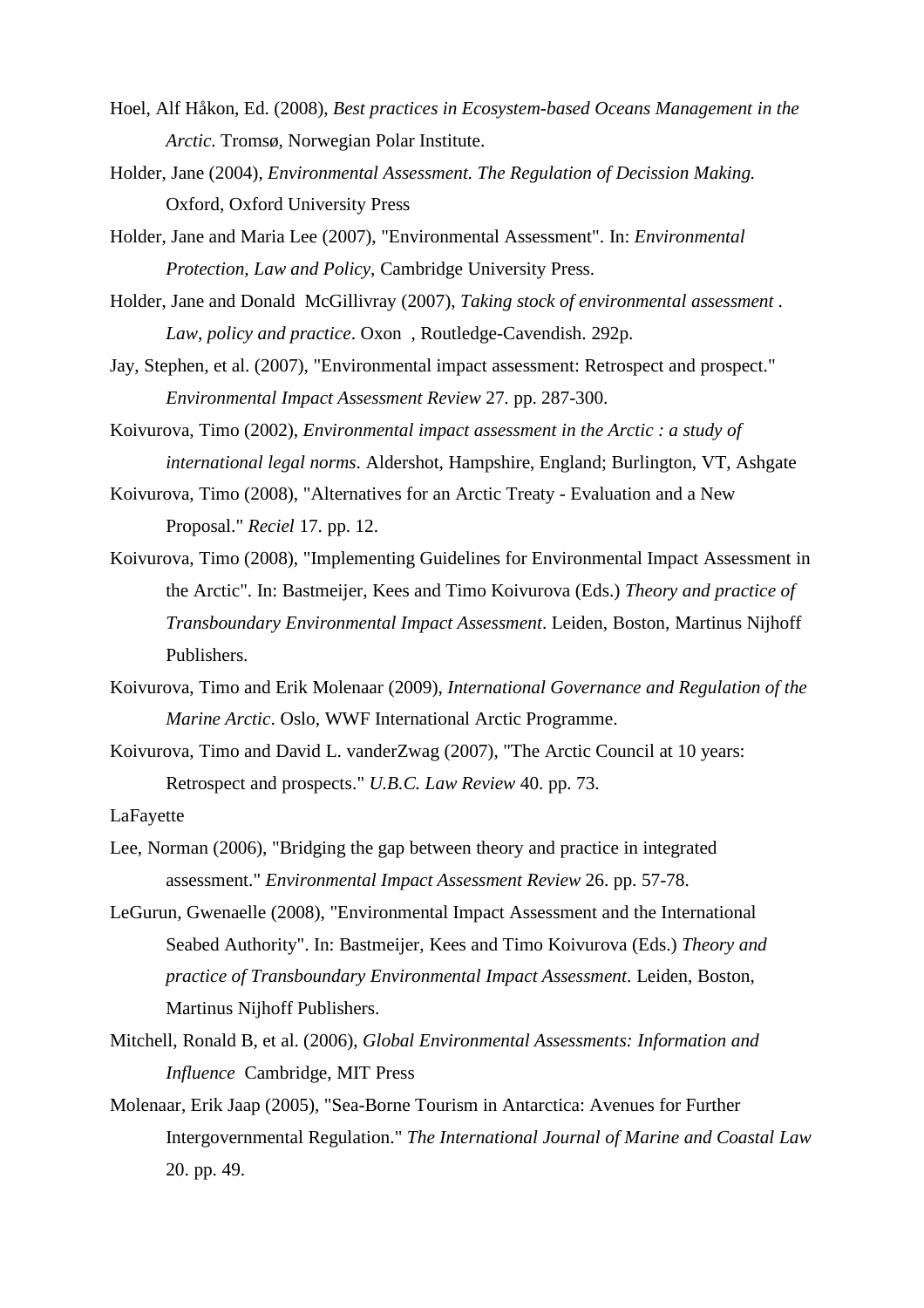- Morrison-Saunders, Angus and Jos Arts (2004), *Assessing impact. Handbook of EIA and SEA Follow-up*. London, Sterling VA, Earthscan. 338p.
- Oude Elferink, Alex G. (2001), "The outer continental shelf in the Arctic: The application of Article 76 of the LOS Convention in a regional context.". In: Oude Elferink, Alex G. and Donald R. Rothwell (Eds.) *The law of the sea and polar maritime delimitation and jurisdiction*, Martinus Nijhoff Publishers.
- Pope, Jenny, David Annandale, et al. (2004), "Conceptualising sustainability assessment." *Environmental Impact Assessment Review* 24. pp. 595-616.
- Potts, T. and C. Schofield (2008), "An Arctic Scramble? Opportunities and Threats in the (Formerly) Frozen North" *The International Journal of Marine and Coastal Law* 23. pp. 25.
- Rayfuse, Rosemary (2007), "Melting moments: The future of Polar Oceans Governance in a Warming World." *Reciel* 16. pp. 20.
- Rayfuse, Rosemary (2008), "Protecting Marine Biodiversity in Polar Areas Beyond National Jurisdiction." *Reciel* 17(1)
- Sadler, Barry (1996), *Environmental assessment in a changing world: evaluating practice to improve performance. Final report of the international study of the effectiveness of environmental assessment*. Ottawa, Canadian Environmental Assessment Agency and International Association for Impact Assessment.
- Schrage, Wiek (2008), "The Convention on Environmental Impact Assessment in a Transboundary Context". In: Bastmeijer, Kees and Timo Koivurova (Eds.) *Theory and Practice of Transboundary Environmental Impact Assessment* Leiden, Boston, Martinus Nijhoff Publishers.
- Siron, Robert, Kenneth Sherman, et al. (2008), "Ecosystem-Based Management in the Arctic Ocean: A Multi-Level Spatial Approach." *Arctic* 61. pp. 86 - 102.
- Tanaka, Maki (2004), "Lessons from the protracted MOX plant dispute: a proposed protocol on marine environmental impact assessment to the United Nations Convention on the Law of the Sea." *Michigan Journal of International Law* 25. pp. 337 - 428.
- Tsutsumi, Rie and Kristy Robinson (2008), "Environmental Impact Assessment and the Framework Convention for the Protection of the Marine Environment of the Caspian Sea". In: Bastmeijer, Kees and Timo Koivurova (Eds.) *Theory and Practice of Transboundary Environmental Impact Assessment*. Leiden, Boston, Martinus Nijhoff Publishers.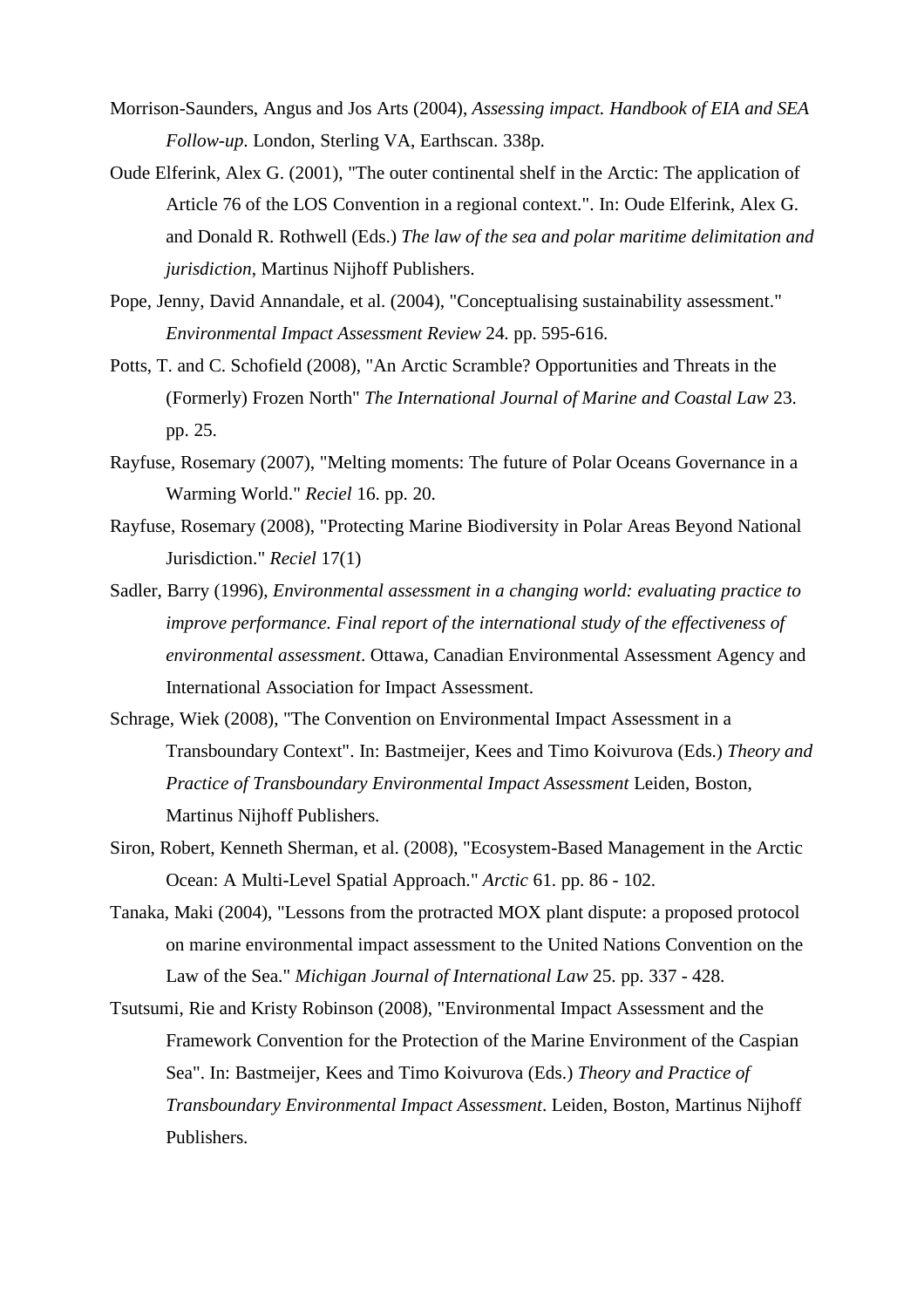- United Nations Environmental Programme (UNEP) (2002), "UNEP Environmental Impact Assessment Training Resource Manual." pp. MANY. URL: http://www.unep.ch/etu/publications/EIAMan\_2edition\_toc.htm. Retrieved 3 August 2009.
- United Nations Environmental Programme (UNEP) (2007), *Tourism in the polar regions. The Sustainability Challenge*. Paris, UNEP Division of Technology, Industry and Economics.
- United Nations Environmental Programme (UNEP) and Intergovernmental Oceanographic Commission (IOC-UNESCO) (2009), *An Assessment of Assessments, Findings of the Group of Experts. Start-up Phase of a Regular Process for Global Reporting and Assessment of the State of the Marine Environment including Socio-economic Aspects.* Nairobi and Paris, UNEP and IOC-UNESCO. 44 + 208 + 480 p.
- Young, Oran (2002), "Arctic governance: Preparing for the next phase." URL: http://arcticparl.org/reports.aspx?id=2989&p=3.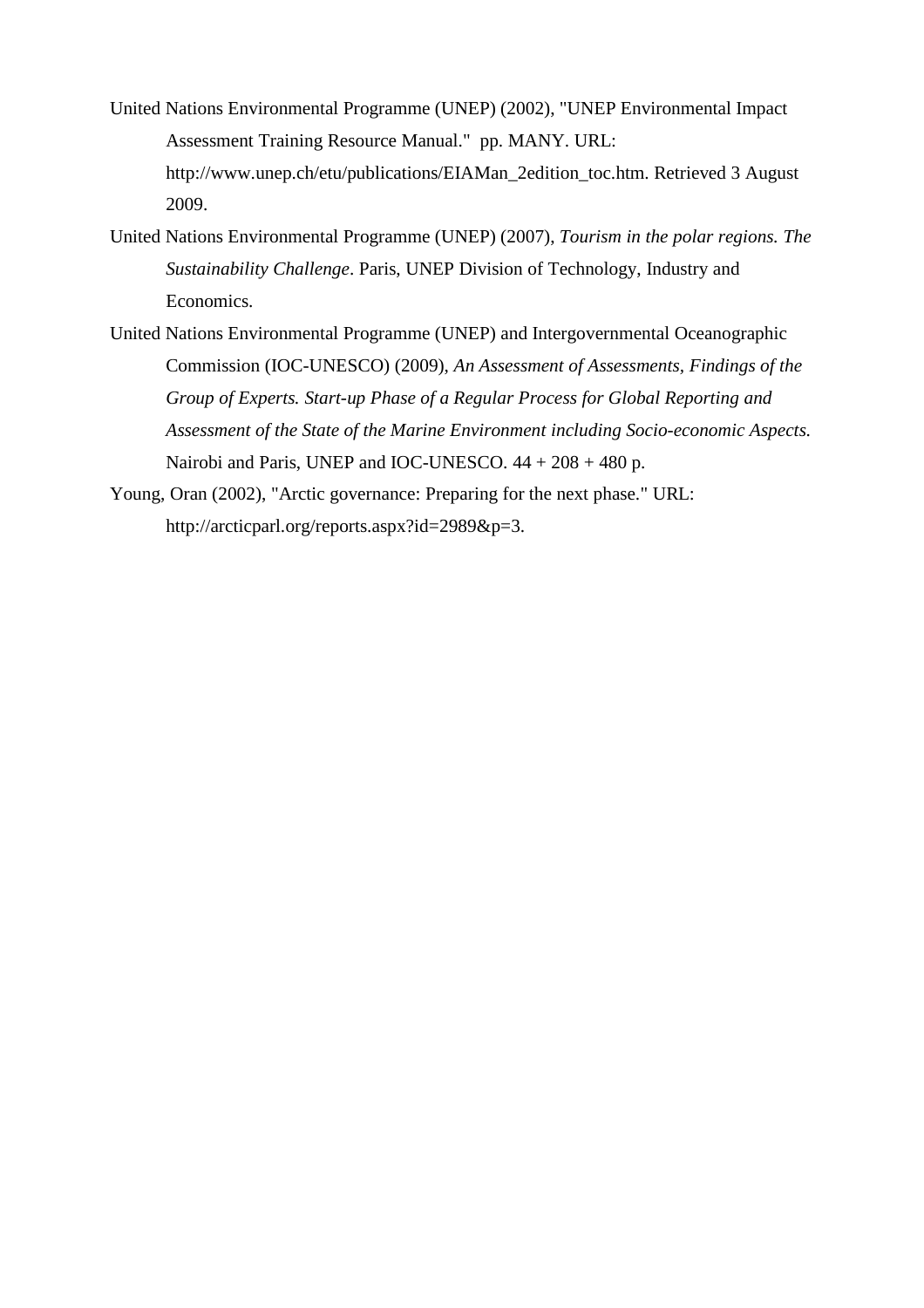## **List of instruments**

Complete references to instrument referred in text.

| 1945 | ICJ          | Statute of the International Court of Justice – June 26, 1945. In  |  |  |  |  |  |  |  |  |  |
|------|--------------|--------------------------------------------------------------------|--|--|--|--|--|--|--|--|--|
|      |              | force October 24, 1945.                                            |  |  |  |  |  |  |  |  |  |
| 1959 | Antarctic    | Antarctic Treaty, Washington D.C., 1 December 1959. In force       |  |  |  |  |  |  |  |  |  |
|      | Treaty       | 23 June 1961, 402 United Nations Treaty Series 71;                 |  |  |  |  |  |  |  |  |  |
|      |              | <www.ats.aq>.</www.ats.aq>                                         |  |  |  |  |  |  |  |  |  |
|      |              | Protocol on Environmental Protection to the Antarctic Treaty;      |  |  |  |  |  |  |  |  |  |
|      |              | Annexes I-IV, Madrid, 4 October 1991. In force 14 January          |  |  |  |  |  |  |  |  |  |
|      |              | 1998; Annex V (adopted as Recommendation XVI-10), Bonn,            |  |  |  |  |  |  |  |  |  |
|      |              | 17 October 1991. In force 24 May 2002; Annex VI (adopted as        |  |  |  |  |  |  |  |  |  |
|      |              | Measure 1(2005)), Stockholm, 14 June 2005. Not in force. All       |  |  |  |  |  |  |  |  |  |
|      |              | texts available at <www.ats.aq>.</www.ats.aq>                      |  |  |  |  |  |  |  |  |  |
| 1969 | Vienna       | Vienna Convention on the Law of Treaties, Vienna, 23 May           |  |  |  |  |  |  |  |  |  |
|      | Convention   | 1969. In force 27 January 1980, 1155 United Nations Treaty         |  |  |  |  |  |  |  |  |  |
|      |              | Series 331; <www.un.org ilc="" law="">.</www.un.org>               |  |  |  |  |  |  |  |  |  |
| 1971 | Ramsar       | Convention on Wetlands of International Importance especially      |  |  |  |  |  |  |  |  |  |
|      | Convention   | as Waterfowl Habitat, Ramsar, 2 February 1971. In force 21         |  |  |  |  |  |  |  |  |  |
|      |              | December 1975, as amended. Consolidated text available at          |  |  |  |  |  |  |  |  |  |
|      |              | <www.ramsar.org>.</www.ramsar.org>                                 |  |  |  |  |  |  |  |  |  |
| 1973 | Polar Bear   | Agreement on the Conservation of Polar Bears and Their             |  |  |  |  |  |  |  |  |  |
|      | Agreement    | Habitat, Oslo, 15 November 1973. In force 26 May 1976; text at     |  |  |  |  |  |  |  |  |  |
|      |              | $<$ pbsg.npolar.no>.                                               |  |  |  |  |  |  |  |  |  |
| 1980 | <b>NEAFC</b> | Convention on Future Multilateral Cooperation in the North-        |  |  |  |  |  |  |  |  |  |
|      | Convention   | East Atlantic Fisheries, London, 18 November 1980. In force 17     |  |  |  |  |  |  |  |  |  |
|      |              | March 1982, 1285 United Nations Treaty Series 129;                 |  |  |  |  |  |  |  |  |  |
|      |              | <www.neafc.org>.</www.neafc.org>                                   |  |  |  |  |  |  |  |  |  |
|      |              | 2004 Amendments (Art. 18bis), London; 12 November 2004.            |  |  |  |  |  |  |  |  |  |
|      |              | Not in force, but provisionally applied by means of the 'London    |  |  |  |  |  |  |  |  |  |
|      |              | Declaration' of 18 November 2005; <www.neafc.org>.</www.neafc.org> |  |  |  |  |  |  |  |  |  |
|      |              | 2006 Amendments, London (Preamble, Arts 1, 2 and 4), 11            |  |  |  |  |  |  |  |  |  |
|      |              | August 2006. Not in force, but provisionally applied by means      |  |  |  |  |  |  |  |  |  |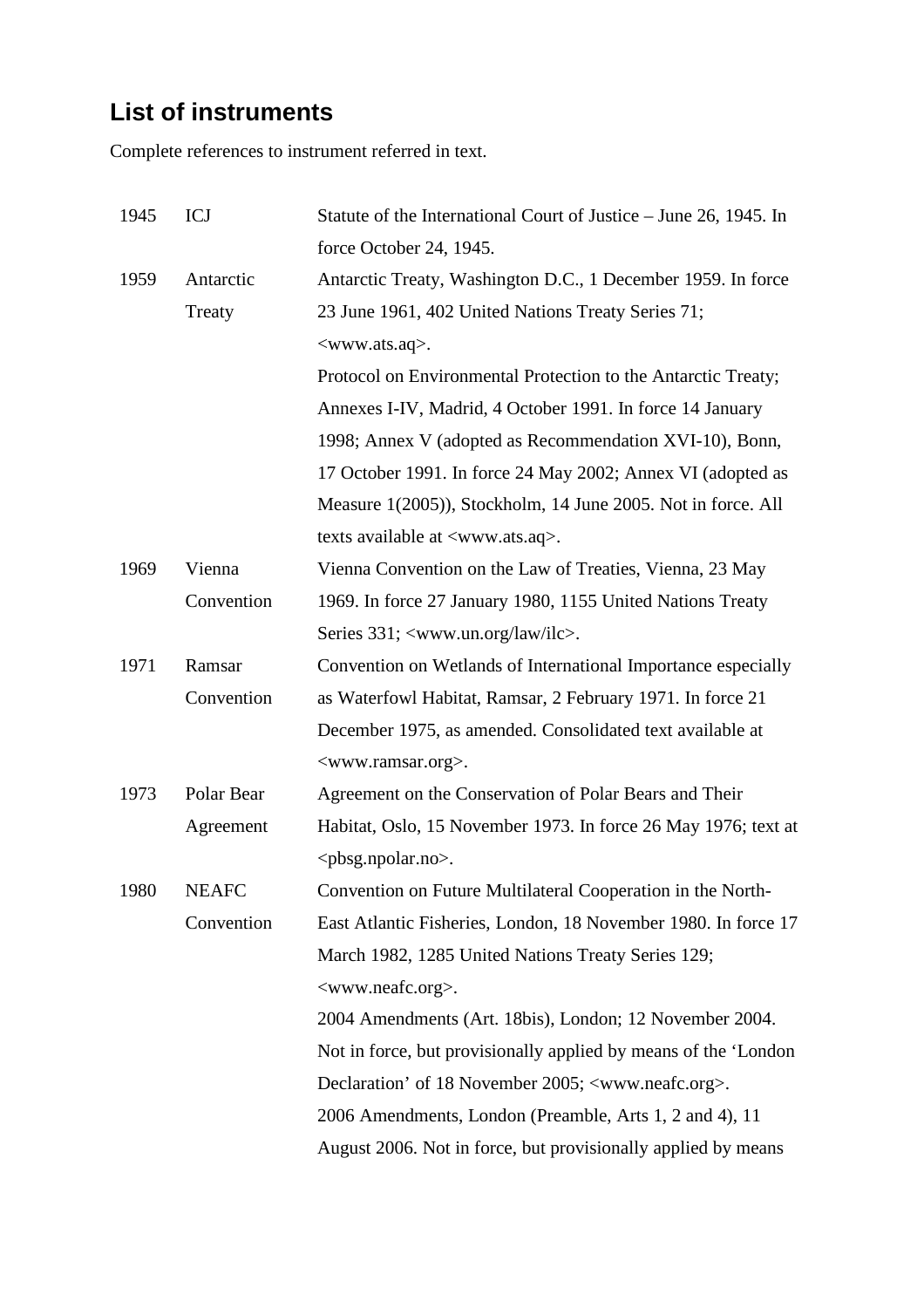|      |               | of the 'London Declaration' of 18 November 2005;<br><www.neafc.org>.</www.neafc.org> |  |  |  |  |  |  |  |
|------|---------------|--------------------------------------------------------------------------------------|--|--|--|--|--|--|--|
| 1987 | <b>UNEP</b>   | Goals and Principles of Environmental Impact Assessment."                            |  |  |  |  |  |  |  |
|      |               | <b>United Nations Environmental Programme</b>                                        |  |  |  |  |  |  |  |
|      |               |                                                                                      |  |  |  |  |  |  |  |
| 1982 | LOS           | United Nations Convention on the Law of the Sea, Montego                             |  |  |  |  |  |  |  |
|      | Convention    | Bay, 10 December 1982. In force 16 November 1994, 1833                               |  |  |  |  |  |  |  |
|      |               | United Nations Treaty Series 396; <www.un.org depts="" los="">.</www.un.org>         |  |  |  |  |  |  |  |
| 1991 | <b>Espoo</b>  | Convention on Environmental Impact Assessment in a                                   |  |  |  |  |  |  |  |
|      | Convention    | Transboundary Context, Espoo, 25 February 1991. In force 10                          |  |  |  |  |  |  |  |
|      |               | September 1997; 1989 United Nations Treaty Series 310 (1997).                        |  |  |  |  |  |  |  |
|      |               | As amended; consolidated version at <www.unece.org>.</www.unece.org>                 |  |  |  |  |  |  |  |
|      |               | Protocol on Strategic Environmental Assessment, Kiev, 21 May                         |  |  |  |  |  |  |  |
|      |               | 2003. Not in force; <www.unece.org>.</www.unece.org>                                 |  |  |  |  |  |  |  |
|      | <b>AEPS</b>   | Arctic Environmental Protection Strategy, Rovaniemi, 14 June                         |  |  |  |  |  |  |  |
|      |               | 1991; 30 International Legal Materials 1624 (1991), <arctic-< td=""></arctic-<>      |  |  |  |  |  |  |  |
|      |               | council.org>.                                                                        |  |  |  |  |  |  |  |
| 1992 | <b>UNFCCC</b> | United Nations Framework Convention on Climate Change,                               |  |  |  |  |  |  |  |
|      |               | New York, 9 May 1992. In force 21 March 1994, 1771 United                            |  |  |  |  |  |  |  |
|      |               | Nations Treaty Series 107; <unfccc.int></unfccc.int>                                 |  |  |  |  |  |  |  |
|      | <b>CBD</b>    | Convention on Biological Diversity, Nairobi, 22 May 1992. In                         |  |  |  |  |  |  |  |
|      |               | force 29 December 1993, 31 International Legal Materials 822                         |  |  |  |  |  |  |  |
|      |               | $(1992)$ ; <www.biodiv.org>.</www.biodiv.org>                                        |  |  |  |  |  |  |  |
|      | Rio           | Rio Declaration on Environment and Development, Rio de                               |  |  |  |  |  |  |  |
|      | Declaration   | Janeiro, 13 June 1992. 31 International Legal Materials 876                          |  |  |  |  |  |  |  |
|      |               | $(1992)$ ; <www.unep.org>.</www.unep.org>                                            |  |  |  |  |  |  |  |
|      | <b>OSPAR</b>  | Convention for the Protection of the Marine Environment of the                       |  |  |  |  |  |  |  |
|      | Convention    | North-East Atlantic, Paris, 22 September 1992. In force 25                           |  |  |  |  |  |  |  |
|      |               | March 1998, <www.ospar.org>. Annex V, Sintra, 23 September</www.ospar.org>           |  |  |  |  |  |  |  |
|      |               | 1998. In force 30 August 2000; amended and updated text                              |  |  |  |  |  |  |  |
|      |               | available at <www.ospar.org>.</www.ospar.org>                                        |  |  |  |  |  |  |  |
|      | Implemen-     | Agreement relating to the Implementation of Part XI of the                           |  |  |  |  |  |  |  |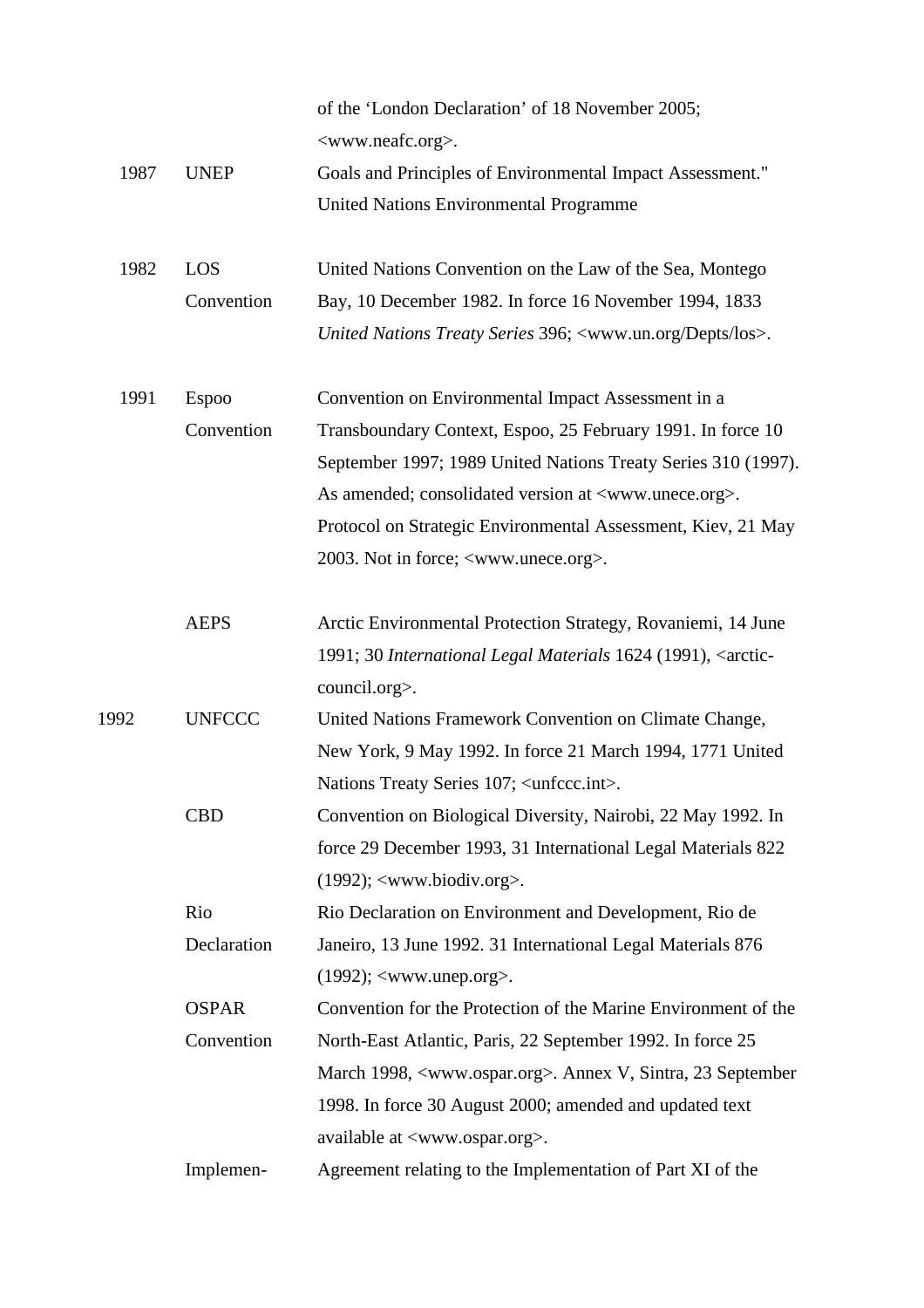|      | tation             | United Nations Convention on the Law of the Sea of 10                                     |  |  |  |  |  |  |  |  |  |
|------|--------------------|-------------------------------------------------------------------------------------------|--|--|--|--|--|--|--|--|--|
|      | Agreement          | December 1982, New York, 28 July 1994. In force 28 July                                   |  |  |  |  |  |  |  |  |  |
|      |                    | 1996, 33 International Legal Materials 1309 (1994);                                       |  |  |  |  |  |  |  |  |  |
|      |                    | <www.un.org depts="" los="">.</www.un.org>                                                |  |  |  |  |  |  |  |  |  |
| 1995 | <b>Fish Stocks</b> | Agreement for the Implementation of the Provisions of the                                 |  |  |  |  |  |  |  |  |  |
|      | Agreement          | United Nations Convention on the Law of the Sea of 10                                     |  |  |  |  |  |  |  |  |  |
|      |                    | December 1982 relating to the Conservation and Management                                 |  |  |  |  |  |  |  |  |  |
|      |                    | of Straddling Fish Stocks and Highly Migratory Fish Stocks,                               |  |  |  |  |  |  |  |  |  |
|      |                    | New York, 4 August 1995. In force 11 December 2001, 34                                    |  |  |  |  |  |  |  |  |  |
|      |                    | International Legal Materials 1542 (1995);                                                |  |  |  |  |  |  |  |  |  |
|      |                    | <www.un.org depts="" los="">.</www.un.org>                                                |  |  |  |  |  |  |  |  |  |
|      | FAO Code of        | Code of Conduct for Responsible Fisheries. Adopted by the                                 |  |  |  |  |  |  |  |  |  |
|      | Conduct            | Twenty-eight Session of the FAO Conference, Rome, 31                                      |  |  |  |  |  |  |  |  |  |
|      |                    | October 1995, <www.fao.org fi="">.</www.fao.org>                                          |  |  |  |  |  |  |  |  |  |
| 1998 | Aarhus             | Convention on Access to Information, Public Participation in                              |  |  |  |  |  |  |  |  |  |
|      | Convention         | Decision-making and Access to Justice in Environmental                                    |  |  |  |  |  |  |  |  |  |
|      |                    | Matters, Aarhus, 25 June 1998. In force 30 October 2001; 2161                             |  |  |  |  |  |  |  |  |  |
|      |                    | United Nations Treaty Series 450 <www.unece.org>.</www.unece.org>                         |  |  |  |  |  |  |  |  |  |
| 2002 | 2002               | Plan of Implementation of the World Summit on Sustainable                                 |  |  |  |  |  |  |  |  |  |
|      | Johannnesburg      | Development, Johannesburg, 4 September 2002;                                              |  |  |  |  |  |  |  |  |  |
|      | POI                | <www.unep.org>.</www.unep.org>                                                            |  |  |  |  |  |  |  |  |  |
| 2006 | <b>UNGA</b>        | Sustainable Fisheries, including through the 1995 Agreement for                           |  |  |  |  |  |  |  |  |  |
|      |                    | the Implementation of the Provisions of the United Nations                                |  |  |  |  |  |  |  |  |  |
|      |                    | Convention on the Law of the Sea of 10 December 1982 relating                             |  |  |  |  |  |  |  |  |  |
|      |                    | to the Conservation and Management of Straddling Fish Stocks                              |  |  |  |  |  |  |  |  |  |
|      |                    | and Highly Migratory Fish stocks, and related instruments.                                |  |  |  |  |  |  |  |  |  |
|      |                    | Assembly, United Nations General.                                                         |  |  |  |  |  |  |  |  |  |
| 2008 | Ilulissat          | The Illulisat Declaration. Arctic Ocean conference, Illulisat,                            |  |  |  |  |  |  |  |  |  |
|      | Declaration        | Greenland 27-29 May 2008.                                                                 |  |  |  |  |  |  |  |  |  |
|      |                    | <http: arctic="" downloads="" ilulissat_declaratio<="" td="" www.oceanlaw.org=""></http:> |  |  |  |  |  |  |  |  |  |
|      |                    | n.pdf                                                                                     |  |  |  |  |  |  |  |  |  |
|      | European           | Communication from the Commission to the European                                         |  |  |  |  |  |  |  |  |  |
|      | Commission         | Parliament and the Council: The European Union and the Arctic                             |  |  |  |  |  |  |  |  |  |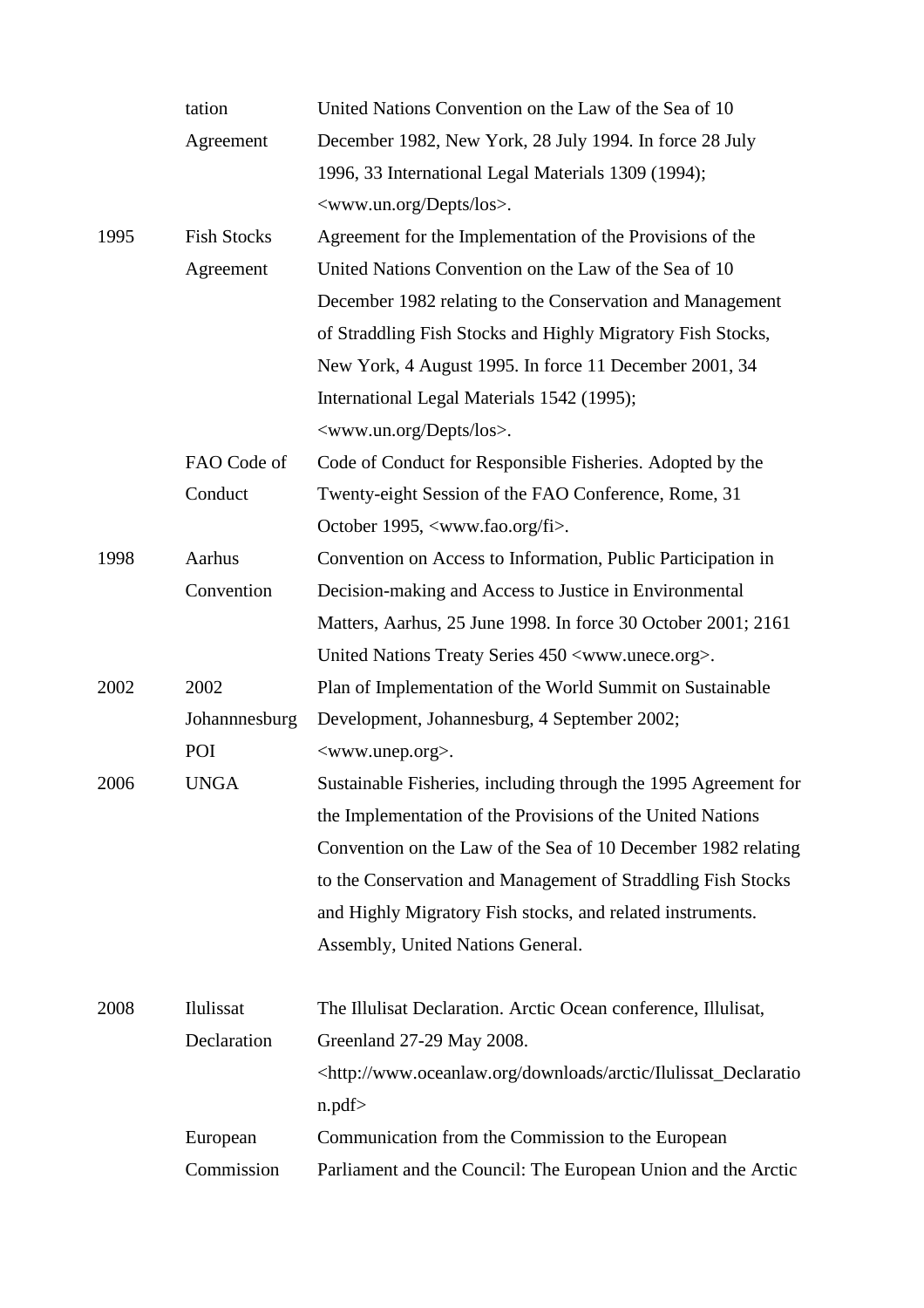|      |             | Region. Com (2008) 763 final                                 |
|------|-------------|--------------------------------------------------------------|
| 2009 | Tromsø      | Tromsø declaration. On the occasion of the Sixth Ministerial |
|      | Declaration | Meeting of the Arctic Council                                |
| 2009 | SAO 2009    | Senior Arctic Officials (SAO) Report to Ministers. Tromsø,   |
|      |             | Norway, April 2009.                                          |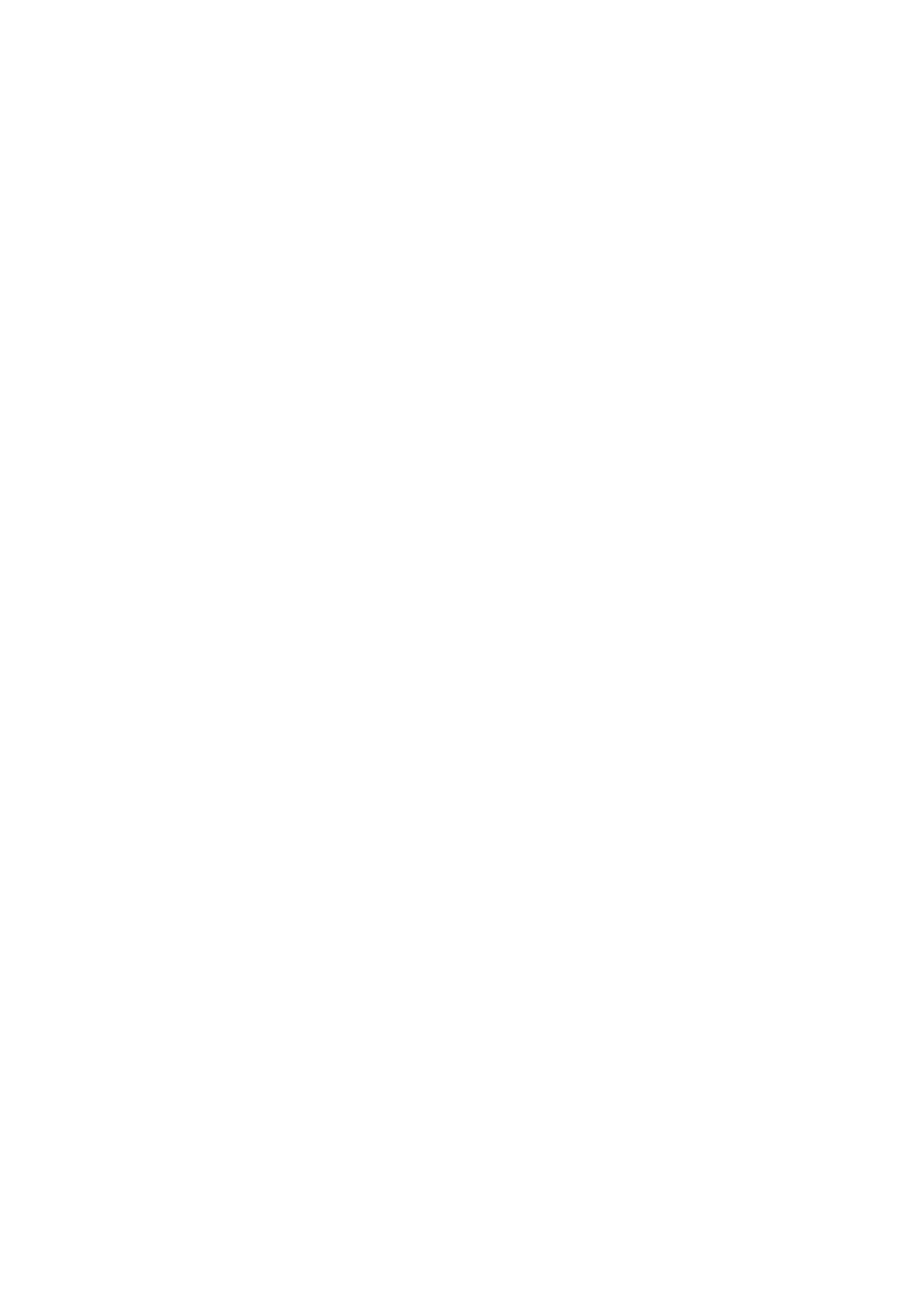Appendix:

## **Participation in conventions with provisions on environmental assessments**

The states below, plus the European Community, are selected because they have signalled an interest in Arctic issues by their different statuses towards the Arctic Council, see http://arctic-council.org/section/member\_states. Abbreviations used in table:

 $0 = not signed$ 

 $S = signed$ 

 P = party by ratification, acceptance, approval, accession or other mechanism as appropriate (ref Vienna convention art 11 and the individual treaty)

NA = not applicable. Usually this is because the state cannot become a party

Geographical reservations are not checked. This is relevant at least for Denmark towards Greenland and Norway towards Svalbard.

|                     | <b>Arctic Ocean coastal states</b><br>(and Arctic Council member<br>states) |              |            |            | <b>Other Arctic</b><br><b>Council member</b><br>states |           |                | <b>Observer states to the Arctic Council</b> |           |           |            |           |              |           | <b>Applicants for observer</b><br>status to the Arctic<br><b>Council</b> |           |           |           |
|---------------------|-----------------------------------------------------------------------------|--------------|------------|------------|--------------------------------------------------------|-----------|----------------|----------------------------------------------|-----------|-----------|------------|-----------|--------------|-----------|--------------------------------------------------------------------------|-----------|-----------|-----------|
|                     | Can                                                                         | Den          | <b>Nor</b> | <b>Rus</b> | <b>USA</b>                                             | Fin       | <b>Ice</b>     | <b>Swe</b>                                   | Fra       | Ger       | <b>Net</b> | Pol       | <b>Spa</b>   | UK        | EC                                                                       | Chi       | Ita       | Kor       |
| <b>Espoo</b>        | P                                                                           | P            | P          | S          | S                                                      | D         | S              | P                                            | P         | P         | D          | P         | P            | D         | P                                                                        | <b>NA</b> | D         | $NA^*$    |
| <b>SEA-protocol</b> |                                                                             | S            | P          |            | $\theta$                                               | D         | $\theta$       | P                                            | U<br>гŌ.  | P         | U<br>N.    | S         | S            | S         | P                                                                        | -* )      |           | $0^{(*)}$ |
| Aarhus-conv.        | 0                                                                           | $\mathbf{P}$ | P          | $\Omega$   | $\theta$                                               | Þ         | D              | $\mathbf{P}$                                 | P         | P         | D          | P         | $\mathbf{P}$ | D         | P                                                                        | <b>NA</b> | P         | <b>NA</b> |
| <b>LOSC</b>         | P                                                                           | $\mathbf{P}$ | P          | P          |                                                        | P         | P              | $\mathbf{P}$                                 | P         | P         | D          | P         | $\mathbf{P}$ | P         | P                                                                        | D         | D         | D         |
| <b>OSPAR</b>        | <b>NA</b>                                                                   | P            | P          |            | <b>NA</b>                                              | P         | D              | P                                            | P         | P         | D          | NA?       | P            | D         | D                                                                        | <b>NA</b> | <b>NA</b> | <b>NA</b> |
| <b>CBD</b>          | D                                                                           | $\mathbf{P}$ | P          | D          | S                                                      | D         | D              | P                                            | D         | P         | D          | P         | P            | D         | D                                                                        | D         | D         | P         |
| <b>CMS</b>          |                                                                             | $\mathbf{P}$ | P          | $0*$       | $0^*$                                                  | D         | $\overline{0}$ | P                                            | P         | P         | D          | P         | P            | D         | $\mathbf{D}^*$                                                           | $0^*$     | D         | $\Omega$  |
| <b>Wetlands</b>     | D                                                                           | P            | P          | D          | D                                                      | D         | D              | P                                            | D         | P         | D          | P         | P            | D         | NA?                                                                      | D         | D         | <b>D</b>  |
| <b>Polar bears</b>  | D                                                                           | P            | P          | D          | D                                                      | <b>NA</b> | <b>NA</b>      | <b>NA</b>                                    | <b>NA</b> | <b>NA</b> | <b>NA</b>  | <b>NA</b> | <b>NA</b>    | <b>NA</b> | <b>NA</b>                                                                | <b>NA</b> | <b>NA</b> | <b>NA</b> |
| <b>UNFCCC</b>       | D                                                                           | P            | P          | D          | D                                                      | D         | P              | P                                            | P         | P         | D          | P         | P            | D         | P                                                                        | D         | D         | P         |
| <b>UNFSA</b>        | P                                                                           | P<br>$\sim$  | P<br>.     | P          | D                                                      | D         | P              | $\mathbf{P}$                                 | D         | D         | D          | P         | P            | D         | D                                                                        | 0*        | D         | D         |

\* - comment found below under respective treaty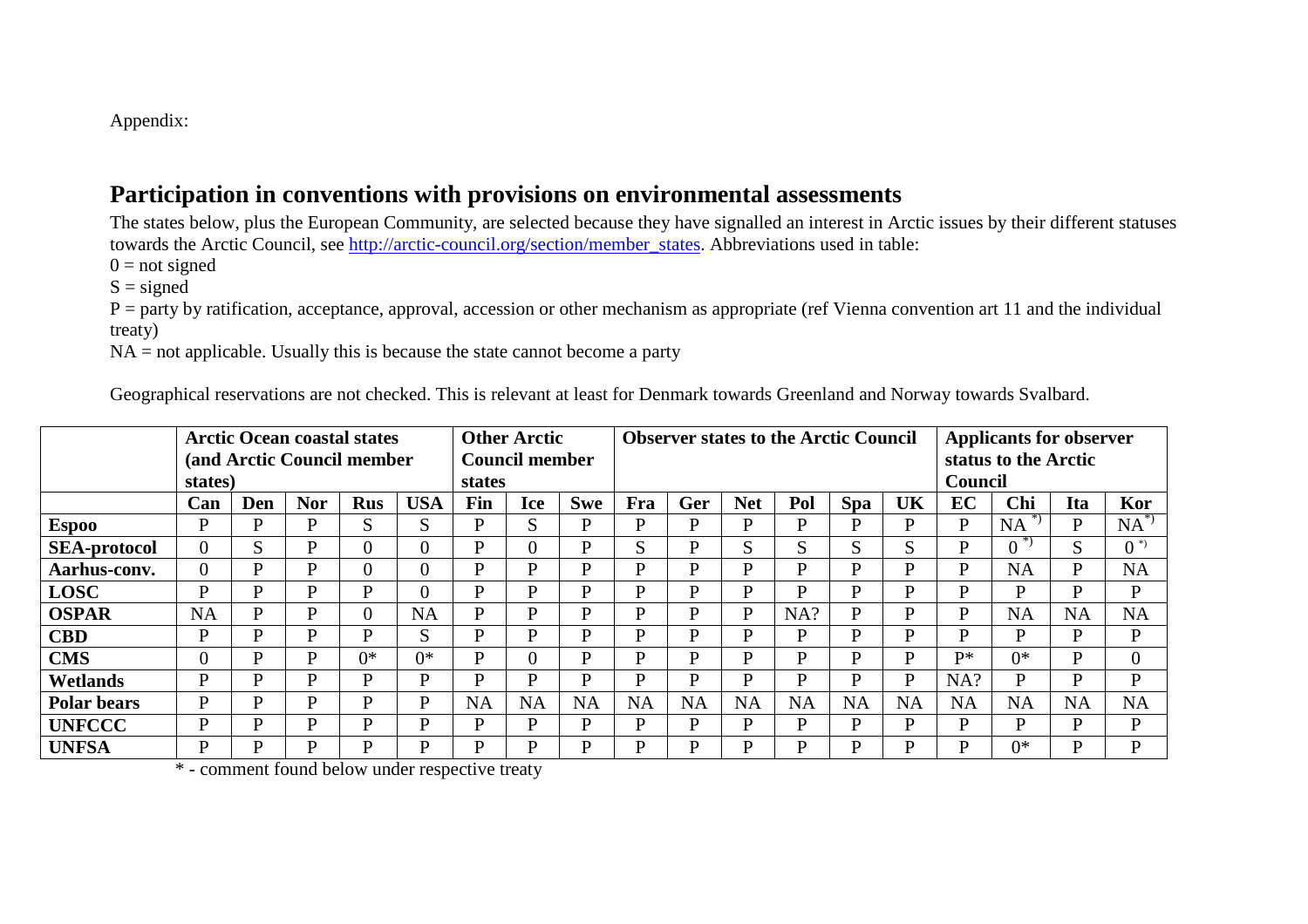Web-sites of conventions accessed or last up-dated, information on accession and eventual possibilities to increase participation:

• The Espoo convention (not the two amendments): 18 Jun. 09. http://www.unece.org/env/eia/ratification.htm Total 42 parties of 56 UN ECE member states (+ EC).

\*) An amendment to the convention opens up for non-UNECE members to become members, but has not entered into force.

• The Kiev SEA protocol: 18 Jun. 09. <u>http://treaties.un.org/Pages/ViewDetails.aspx?src=TREATY&mtdsg\_no=XXVII-4-b&chapter=27&lang=en</u> Parties: 10, 16 are needed for the protocol to enter into force.

\*) Art 23(3) opens up for any UN member state to accede the protocol upon approval by the parties.

- The Aarhus Convention: 19 Jun. 09, http://www.unece.org/env/pp/ratification.htm Parties: 42 out of 56 UN ECE member states (+EC).
- The Law of the Sea Convention (LOSC): 12 Aug 2009, <u>http://www.un.org/Depts/los/reference\_files/status2008.pdf</u> 159 parties
- $\bullet$ The Convention on Biodiversity (CBD): 11 May 2009, http://www.cbd.int/convention/parties/list/ 191 parties
- • The Convention on Migratory Species (CMS): 1 March 2009, http://www.cms.int/about/part\_lst.htm 111 parties.
	- \* Russia, USA and China have MoUs on two, one and three species (groups), respectively.
	- \* CMS is signed by the European Union
- The Ramsar Convention on Protection of Wetlands: 25 June 09, http://www.ramsar.org/key\_cp\_e.htm The 159 Contracting parties have designated 1847 sites
- $\bullet$ The Polar bear treaty: 5 parties.
- The UN Framework Convention on Climate Change (UNFCCC), 11 Aug 2009, Annex I parties: http://unfccc.int/parties\_and\_observers/parties/annex\_i/items/2774.php , not Annex I parties: http://unfccc.int/parties\_and\_observers/parties/non\_annex\_i/items/2833.php